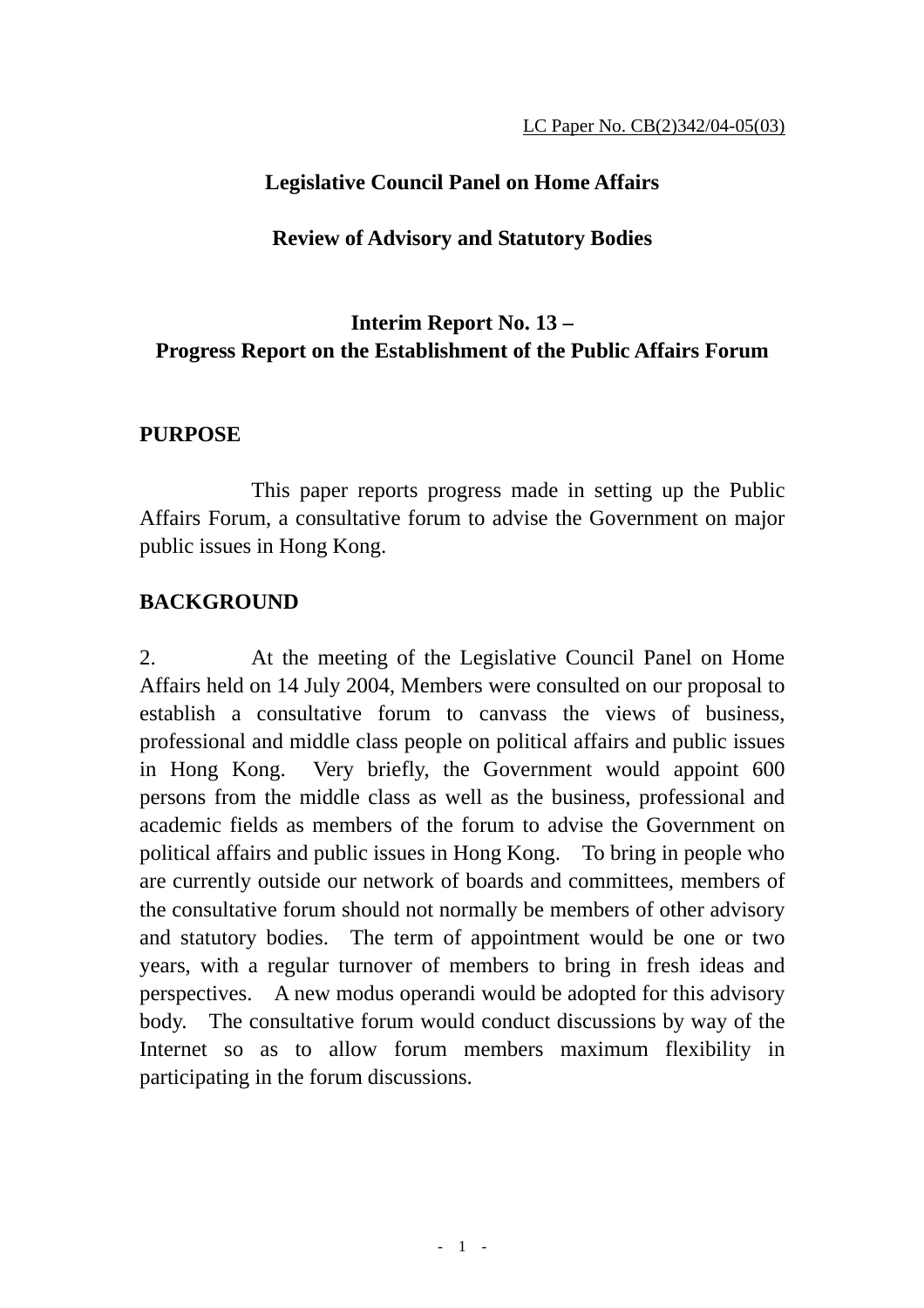## **PROGRESS MADE**

3. Preparatory work for setting up the Public Affairs Forum (the Forum), including the establishment of a dedicated website for the Forum and the appointment of Forum members, is in hand. Our present plan is to launch the Forum in March next year.

## **Membership**

4. Members of the Forum would comprise middle class people, including those from the business, professional and academic fields, who meet the following criteria:

- (a) they are mainly salaried employees;
- (b) they have attained tertiary education level or obtained professional qualifications;
- (c) they regard themselves as members of the middle class and are regarded as such by the community.

5. Members of the Forum should normally not be members of advisory and statutory bodies. Nor should they be Legislative Council members or civil servants. That said, we may consider appointing suitable candidates who are currently serving on one advisory/statutory body only as members of the Forum.

6. To achieve a balanced gender composition for the Forum, at least 25% of Forum members would be women. We would also appoint disabled persons, young people and members of ethnic minorities to the Forum.

7. The Secretary for Home Affairs will appoint about 600 persons who meet the selection criteria outlined in paragraphs 3-6 above as members of the Forum. Of these 600 places, we intend to designate: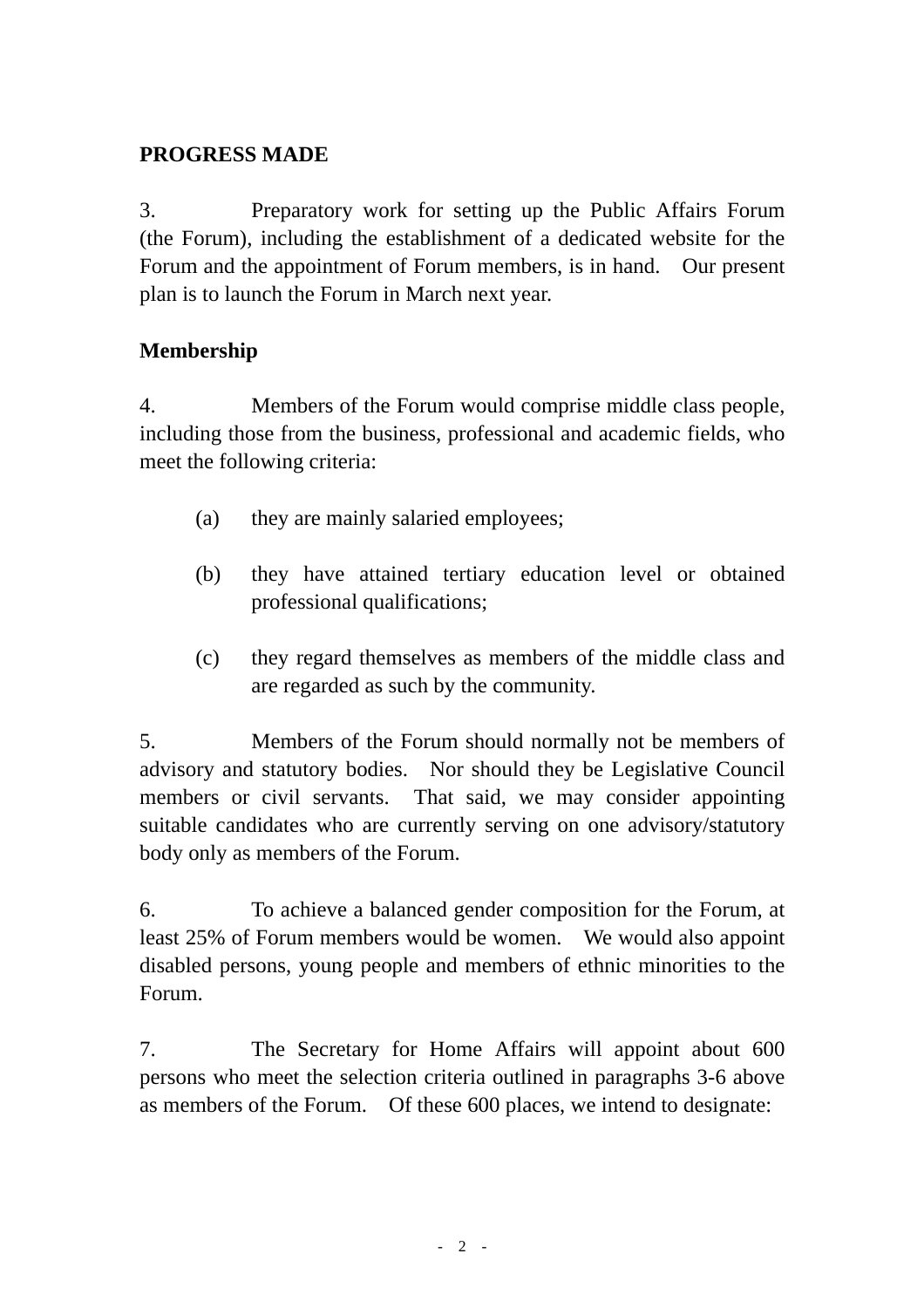- (a) 120 places (20%) for candidates nominated by political parties and groups with political affiliations: We intend to invite political parties and groups with political affiliations currently represented in the Legislative Council to nominate candidates for appointment to the Forum with a view to taking up a total of 120 places. The 120 places would be distributed among the political parties and groups with political affiliations having regard to the number of seats currently held by the respective parties/groups in the Legislative Council. In the event a Legislative Council member has no political affiliation, the member would be invited to nominate names to fill two places;
- (b) 30 places (5%) for candidates from the Election Committee;
- (c) 90 places (15%) for the academia : We intend to invite the eight tertiary institutions funded by the University Grants Committee to nominate suitable candidates for consideration of appointment as members of the Forum.

The remaining 360 places (60%) would be filled by the following means:

- (a) nominations from the community, including nominations from non-governmental organizations, professional organizations and commercial organizations as well as self-nominations; and
- (b) candidates selected from the Central Personality Index system maintained by the Home Affairs Bureau.

## **Term of Office and Reappointment**

8. To test the suitability of appointees to serve as members of the Forum, all Forum members will initially be appointed for a term of one year. We shall review the suitability of serving Forum members for